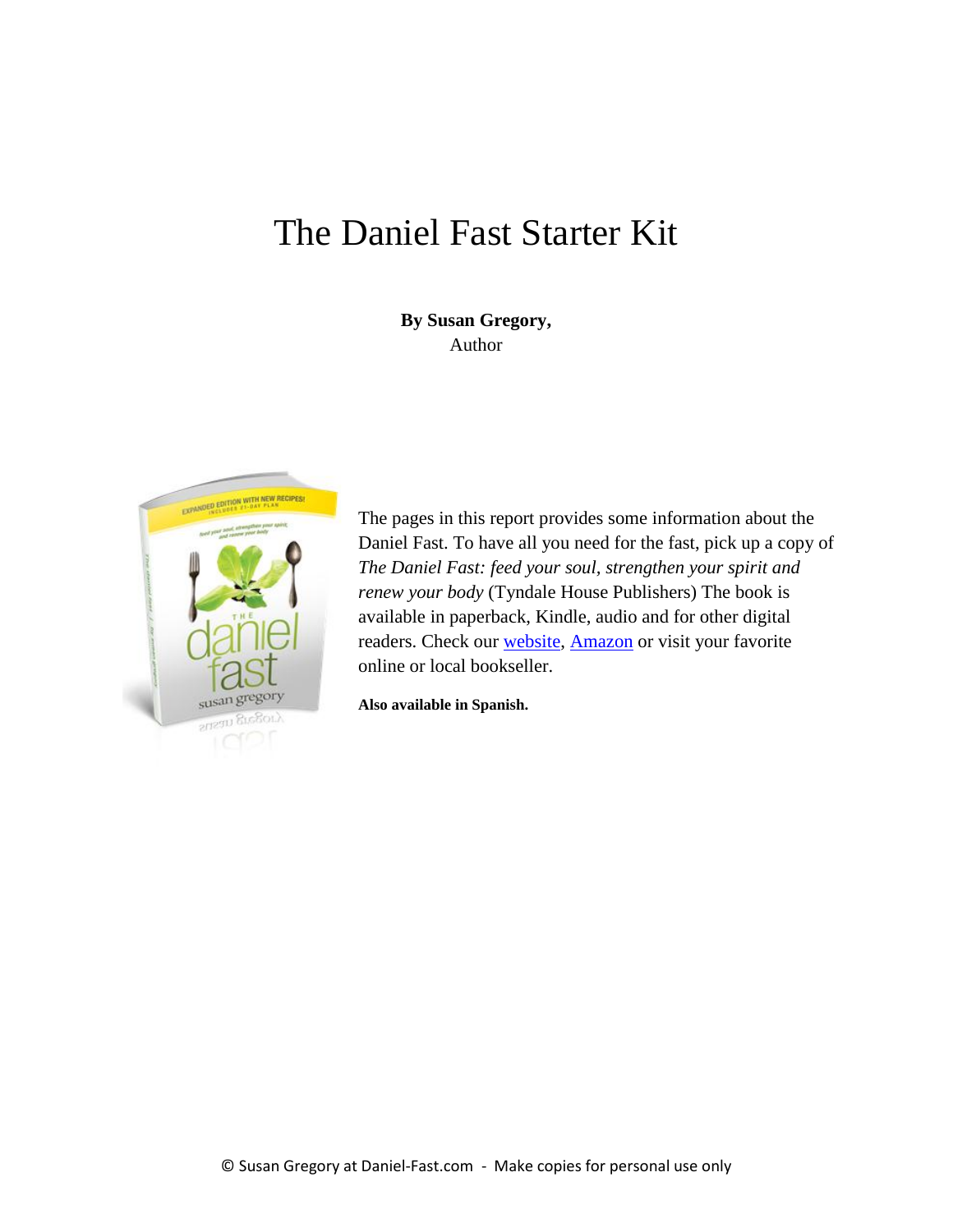## Welcome!

You are about to enter a powerful and life-changing experience as you begin your time of extended prayer and fasting.

In 2007 the Lord spoke to my spirit and give me what I thought was a one-time assignment. He said, "Write about the Daniel Fast." I am honored and humbled for this call as I've been able to assist hundreds of thousands of men and women for all over the world as they seek information about this method of fasting.



**Susan Gregory** Author, *The Daniel Fast*

The teaching started as a simple blog and that turned into a

ministry to the Body of Christ as well as the best-selling book about the Daniel Fast published by Tyndale House Publishers, one the of most successful Christian publishing houses in the United States and the world.

I've had the great pleasure of personally interacting with men and women who are seeking God and growing in the love and knowledge of Jesus Christ. The blog now has nearly 8 million visits and our growing community of brothers and sisters in Christ continues to expand.

Wisdom is the principal thing; Therefore get wisdom. And in all your getting, get understanding. Proverbs 4:7

My greatest reward is knowing that I have been able serve God by serving His people . . . and I've been able to help churches, Bible study groups, men, women and young people experience God in a way that brings them joy, comfort, security and direction.

My prayer for you is that you will grow in Christ as you experience this powerful spiritual discipline and that you experience God's great love for you in a deep and convincing way.

Be blessed on your fast,

Susan

Susan Gregory Author, Christian Life Coach and Teacher

If you have more questions about the Daniel Fast, please direct them to our blog. The Daniel Fast Blog: [http://DanielFast.wordpress.com](http://danielfast.wordpress.com/)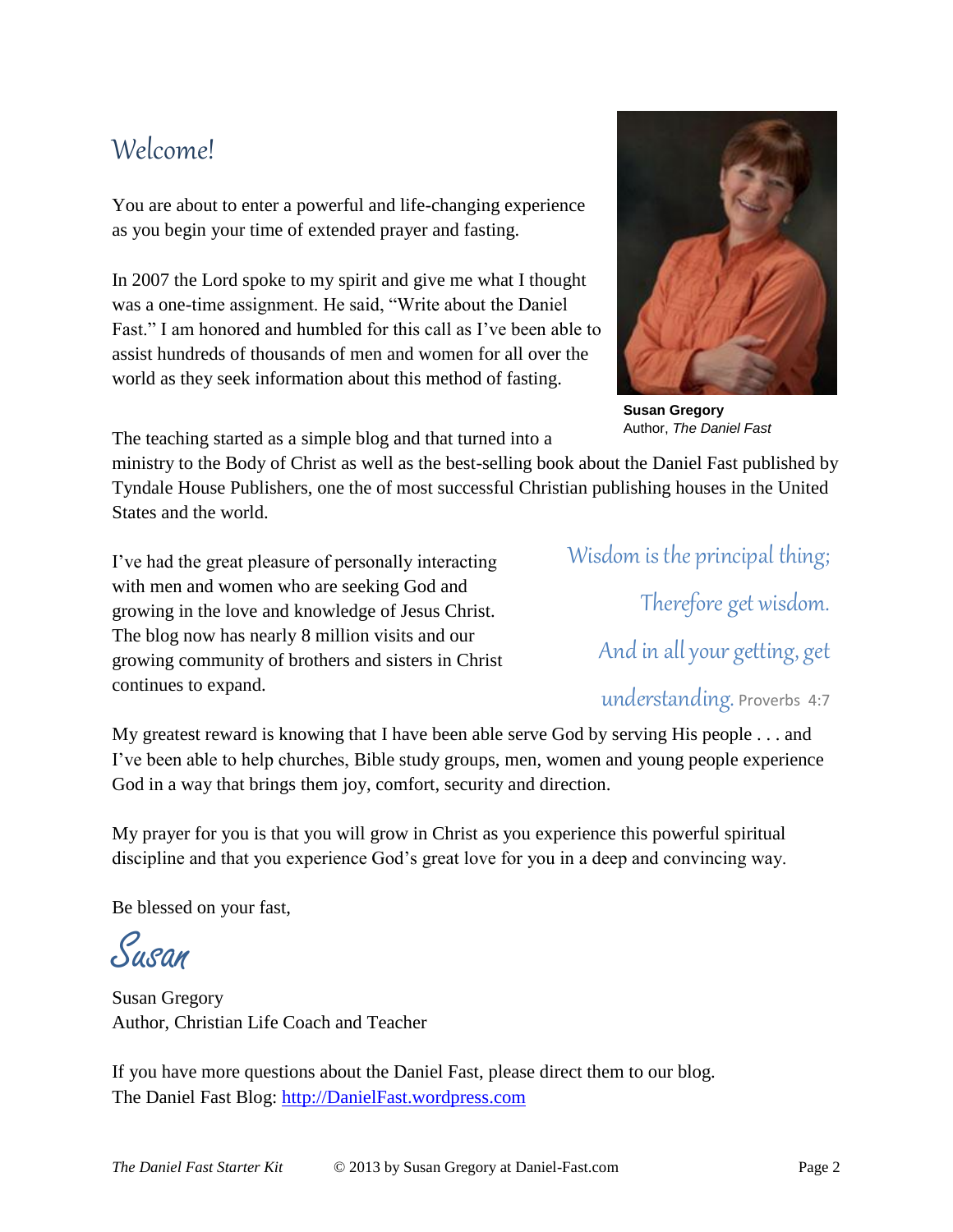### **What is the Daniel Fast?**

The Daniel Fast is a method of fasting. It's a *partial fast*, meaning that some foods are eaten and others are restricted.

I encourage you to read The Daniel Fast is based on the fasting experiences of the Old Testament Prophet Daniel when he and his companions were captured in Israel by the Babylonians under the rule of King Nebuchadnezzar. These young and very intelligent men were to be groomed to take some of the administrative positions of the growing Babylonian empire. So while they were captives, they were still treated very well.

Daniel was a man of deep faith and devoted to the God of Abraham, Isaac and Jacob. When served the food and wine of the king, Daniel didn't want to defile his body and so requested a different meal:

the Book of Daniel to gain a glimpse of this devoted servant of God.

*"Prove thy servants, I beseech thee, ten days; and let them give us pulse to eat, and water to drink."* Daniel 1:12 KJV

Pulse is food grown from seed, so the Daniel Fast is a plant-based way of eating and consists of fruits, vegetables, whole grains, legumes, nuts, seeds, health oils, herbs and spices. You will also see from the verse that the only beverage on the Daniel Fast is water.

Many years later, Daniel was mourning over Israel and its long captivity. From this experience we gain another set of guidelines for the Daniel Fast:

*"I ate no pleasant bread, neither came flesh nor wine in my mouth, neither did I anoint myself at all, till three whole weeks were fulfilled."* Daniel 10:3 KJV

From this passage, and using various translations, the standards of sweeteners (including artificial varieties), leavening agents, deep fried foods, solid fats and sweet desserts are not allowed on the Daniel Fast. It is also from this verse that we the 21-day period is set, however many people use the Daniel Fast for as few as seven days and for as many as 50 days.

Please refer to the **Daniel Fast book** for more detailed information about the Daniel Fast.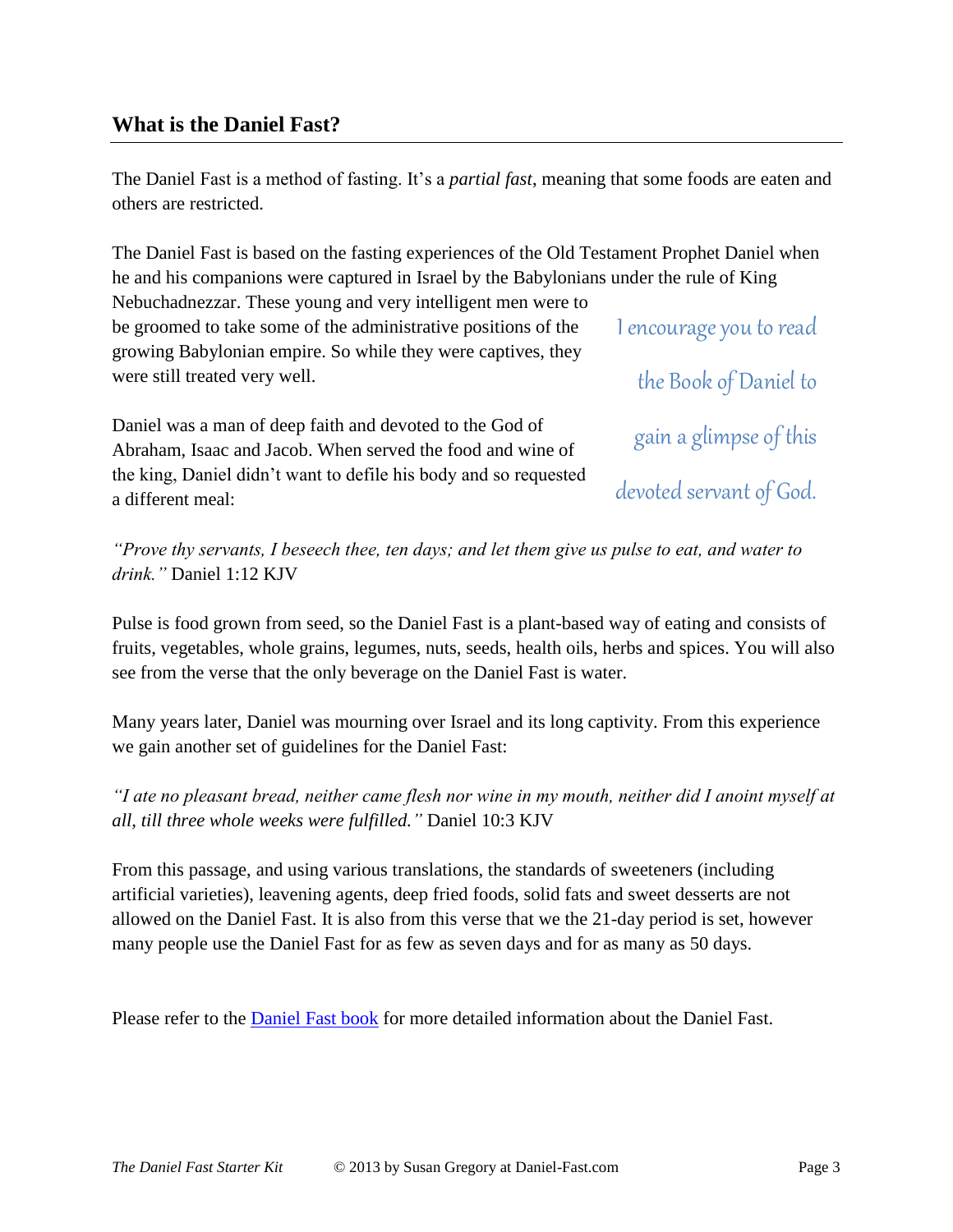### **Tens of Thousands Using the Daniel Fast**

When I first started using the Daniel Fast for my own spiritual growth, I knew of no others using this method of fasting. I had read about the fast in a book about Christian Fasting and so I used it for 21 days. Later I found many people using the fast at the beginning of the New Year, and so I started consecrating the first part of the New Year with a period of prayer and fasting using the Daniel Fast as my preferred method of fating.

I started writing about the Daniel Fast is 2007 and soon realized people from all over the world wanted to experience fasting. The Daniel Fast, being a partial fast, allows many people to participate in the discipline.

Over the years, more and more people are using the Daniel Fast, most at the beginning of the year. A growing number of Christians use the fast for their Lenten devotion and of course many individuals use the Daniel Fast when they sense God's call for them to fast for a specific purpose.

The Daniel Fast website and blog have received almost 8 million visits and the best-selling Daniel Fast book is considered the "go to book" to prepare men, women and young people for the fast.

> *Here's some encouragement. Four years ago this coming January I started the Daniel Fast with my church. I [focused] in prayer for healing for obesity. I was so tired of fighting this battle all my life. Through the fast the Lord lead me to eating healthy the rest of my life and here I am 4 years later. I have lost 147 pounds and feel wonderful. Praise the Lord for my breakthrough. I have been healed!*  Cindy C.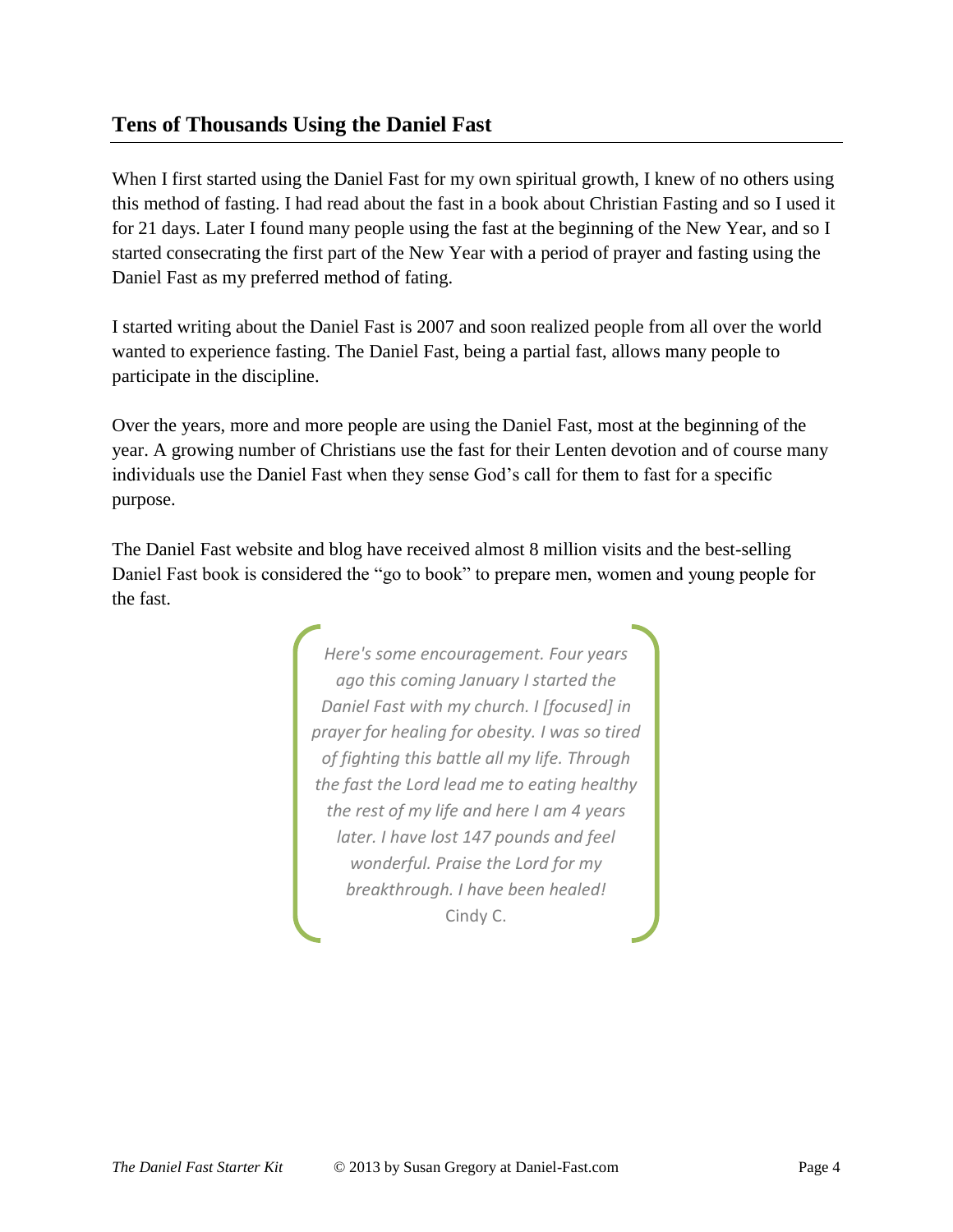## **A Life-changing Experience**

Entering a consecrated period of extended prayer and fasting is a life-changing experience as you focus more of your time and thoughts on God and His ways.

Think of the Daniel Fast as a journey. If you were embarking on a long back-packing hike, you would be sure to prepare for your experience. And the more you engage in all the hike has to offer, the more you will gain from the event. The same is true for your fast, which is a spiritual journey. The more you prepare and engage in the experience, the more you will gain by this powerful discipline.

**Closer Walk with God:** During your fast you will want to focus more of your attention on God and your life with Him. The greatest blessing people share with me is their improved relationship with the Lord. You will want to plan one or more times each day to meet with your Father for prayer and communion with Him.

**Focused Prayer:** During your fast, you will have a more focused time of prayer. This is at the heart of your fast where you will concentrate on one or two specific areas for prayer, study and contemplation.

**Improved Health:** The Daniel Fast is a very healthy way of eating. You may experience some uncomfortable feelings on the first few days of your fast as your body goes through a detox. This can be avoided by proper preparation undertaken prior to your fasting start date. Many people experience significant improvements to their health including lower cholesterol, reduction in pain, balanced blood sugar levels, weight loss and much more. You will also notice a surge in energy and a sense of greater well-being.

**A New Start:** God's mercy is everlasting and opening your heart to Him and seeking His wisdom and direction can result in massive changes in your life. Many people use the Daniel Fast at the New Year as they purpose to draw closer to God and experience growth and change.

> *I did my first fast last year and credit all the blessings from 2012 to the fast and the focus it gave me to seek God throughout the year. It's a great way to begin 2013...I HIGHLY encourage it.* Shannon K.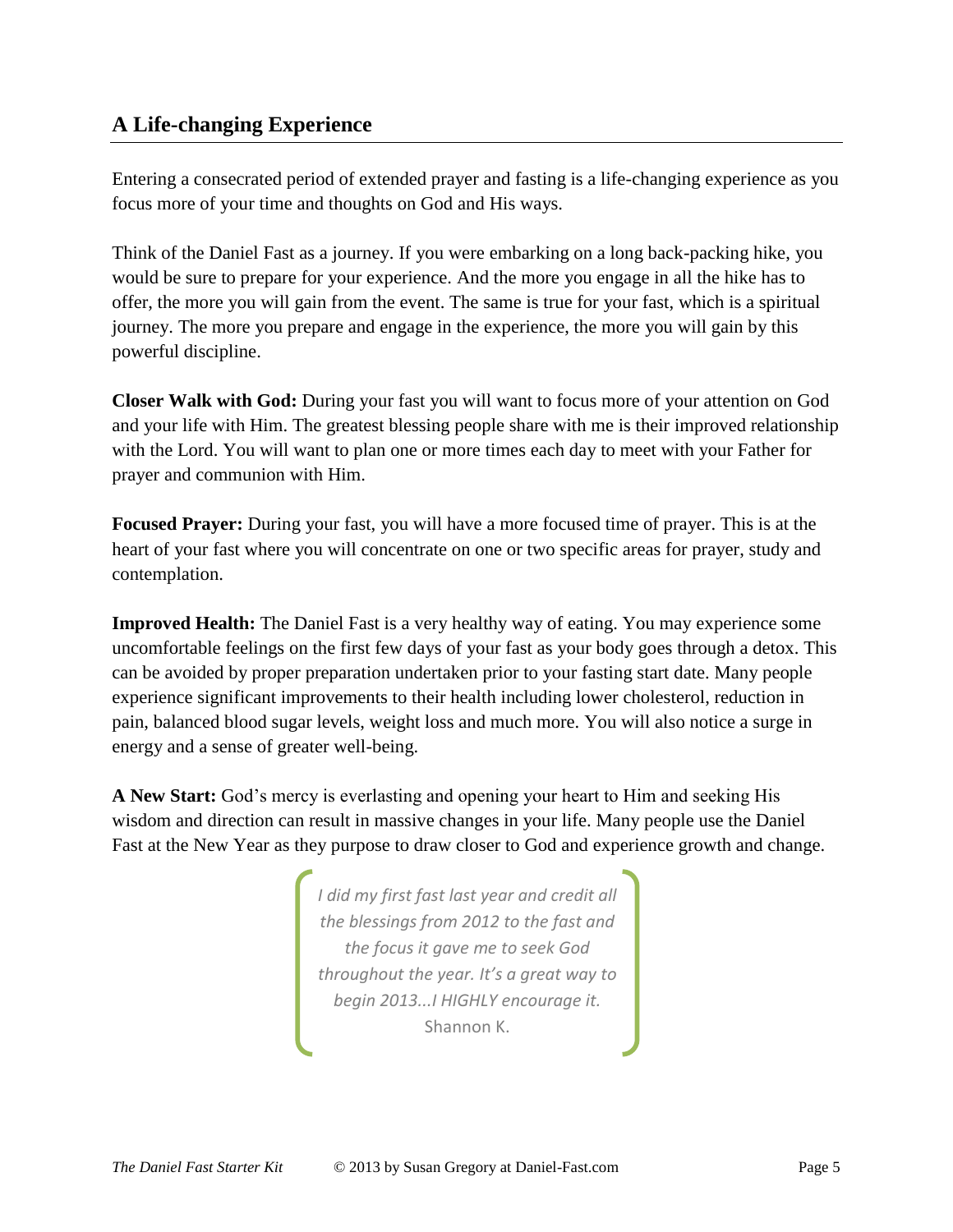### **The Daniel Fast Food List**

Remember, the Daniel Fast is a method of spiritual fasting. While we change the way we eat, having food at the center of the fast is missing the point. This is a fast. We want to be wise, prudent and simple in our eating habits. And while doing, we stick to the guidelines developed from the Scriptures.

Please make sure to **READ THE LABEL** when purchasing packaged, canned or bottled foods. Look at the list of ingredients on the label. The contents should be **free of all sweeteners and free of all man-made chemicals**. Keep this in mind as you review this list of acceptable foods listed in the contents.

This label if for *Newman's Own Oil and Vinegar Salad Dressing*. It's one of the few bottled dressings that includes only acceptable ingredients.

You want to study the list of ingredients to make sure they all comply with the allowable foods for the Daniel Fast.

Many foods will list "sugar" in the Nutritional Facts,

however practically all foods include sugar and this is naturally derived from the ingredients and therefore acceptable for the Daniel Fast.

**Foods to include in your diet during the Daniel Fast**

All fruits. These can be fresh, frozen, dried, juiced or canned. Fruits include but are not limited to apples, apricots, bananas, blackberries, blueberries, boysenberries, cantaloupe, cherries, cranberries, figs, grapefruit, grapes, guava, honeydew melon, kiwi, lemons, limes, mangoes, nectarines, oranges, papayas, peaches, pears, pineapples, plums, prunes, raisins, raspberries, strawberries, tangelos, tangerines, watermelon.

All vegetables. These can be fresh, frozen, dried, juiced or canned. Vegetables include but are not limited to artichokes, asparagus, beets, broccoli, Brussels sprouts, cabbage, carrots, cauliflower, celery, chili peppers, collard greens, corn, cucumbers, eggplant, garlic, ginger root, kale, leeks, lettuce, mushrooms, mustard greens, okra, onions, parsley, potatoes, radishes, rutabagas, scallions, spinach, sprouts, squashes, sweet potatoes, tomatoes, turnips, watercress, yams, zucchini, veggie burgers are an option if you are not allergic to soy.

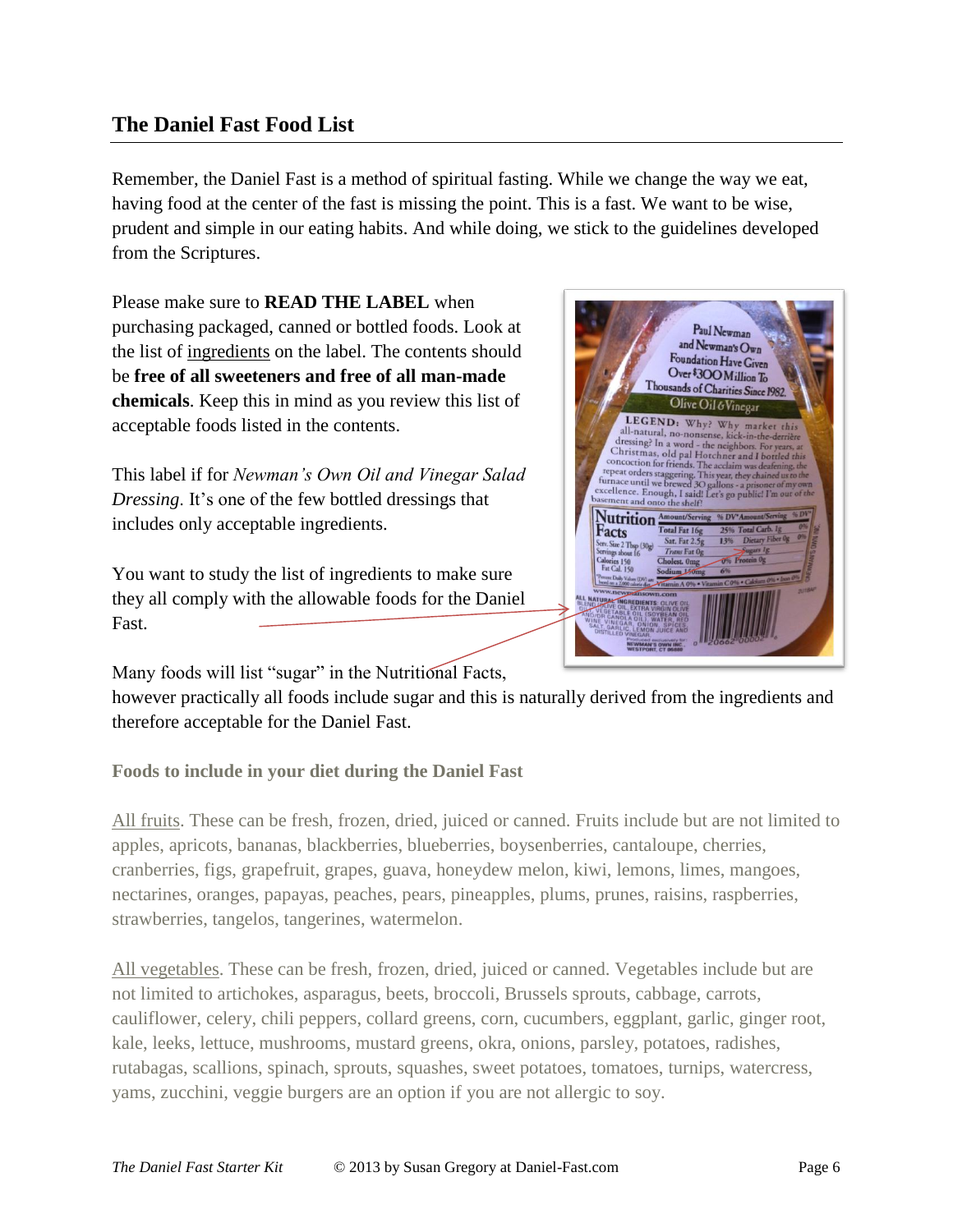All whole grains, including but not limited to whole wheat, brown rice, millet, quinoa, oats, barley, grits, whole wheat pasta, whole wheat tortillas, rice cakes and popcorn.

All nuts and seeds, including but not limited to sunflower seeds, cashews, peanuts, sesame. Also nut butters including peanut butter.

All legumes. These can be canned or dried. Legumes include but are not limited to dried beans, pinto beans, split peas, lentils, black eyed peas, kidney beans, black beans, cannellini beans, white beans.

All quality oils including but not limited to olive, canola, grape seed, peanut, and sesame.

Beverages: spring water, distilled water or other pure waters.

Other: tofu, soy products, vinegar, seasonings, salt, herbs and spices.

#### **Foods to avoid on the Daniel Fast**

All meat and animal products including but not limited to beef, lamb, pork, poultry, and fish.

All dairy products including but not limited to milk, cheese, cream, butter, and eggs.

All sweeteners including but not limited to sugar, raw sugar, honey, syrups, molasses, and cane juice.

All leavened bread including Ezekiel Bread (it contains yeast and honey) and baked goods.

All refined and processed foods products including but not limited to artificial flavorings, food additives, chemicals, white rice, white flour, and foods that contain artificial preservatives.

All deep fried foods including but not limited to potato chips, French fries, corn chips.

All solid fats including shortening, margarine, lard and foods high in fat.

Beverages including but not limited to coffee, tea, herbal teas, carbonated beverages, energy drinks, and alcohol.

Remember, READ THE LABELS so you know the *ingredients* included in any prepared food.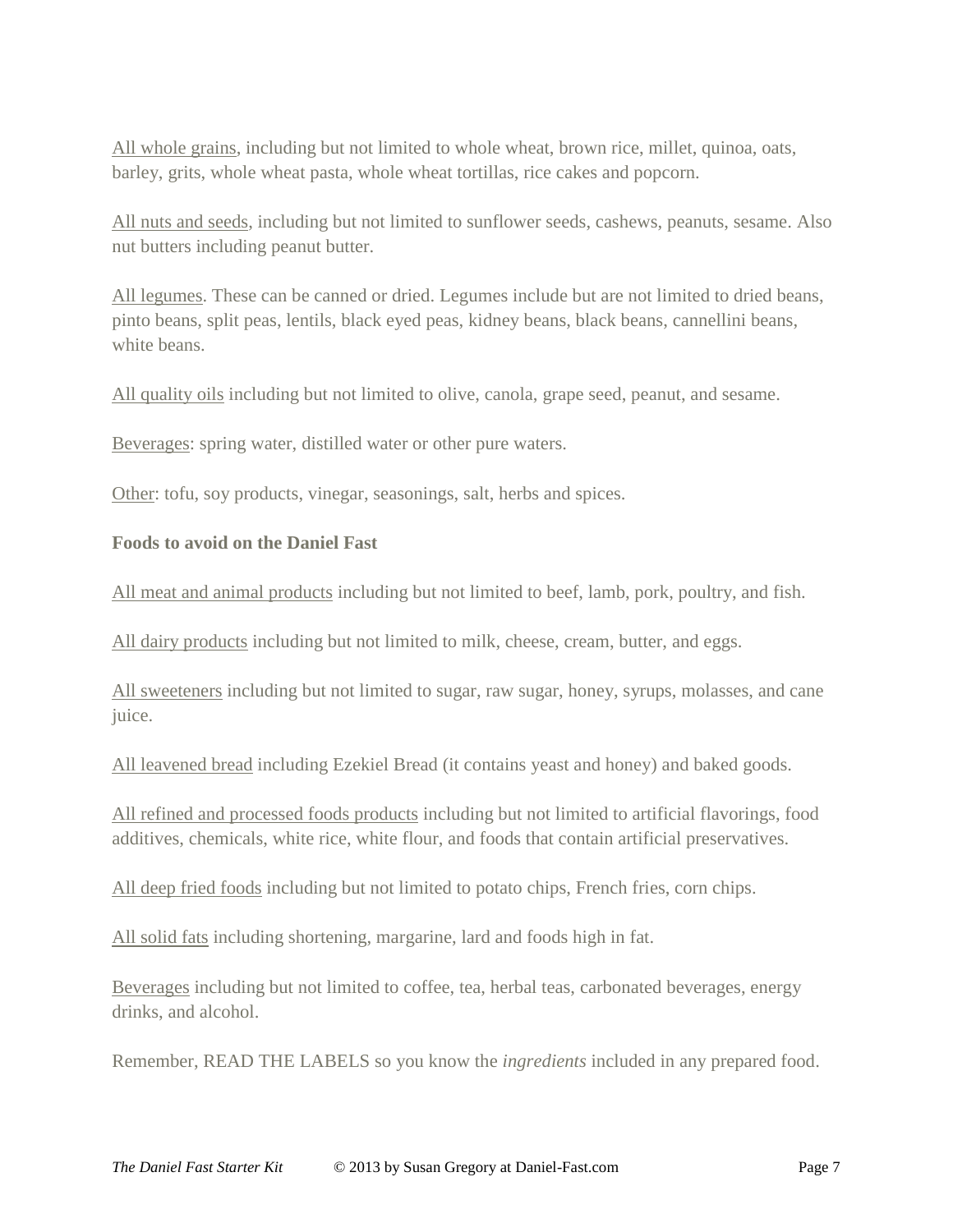Food manufacturers are now providing more prepared foods that are free of sugar, processed ingredients and man-made chemicals. However, you will find you need to prepare most of your meals at home if you want a reasonable variety of meal choices.

Invest a little time one day a week and plan your menus and your shopping list.

- 1. Make a copy of the *Daniel Fast Weekly Meal Planning Sheet* located at the end of this eBook. Print out a few pages to keep on hand.
- 2. Review the foods you have on hand, first checking your perishables and then cupboard and pantry items.
- 3. Review your schedule for the week to make allowances for time away from home, meals out or other engagements that will impact the meals you will prepare during the week.
- 4. Consider foods that may be on sale by checking the weekly shopper and coupons you may have on hand.
- 5. Choose recipes from the collection here or those you like. Adjust recipes to make sure they comply with the Daniel Fast and will be enjoyed by you and your family members.
- 6. Fill in the *Daniel Fast Weekly Meal Planning Sheet* and make your grocery list at the same time. Try to plan times when you can cook once and eat twice or prepare lunch meals while cooking breakfast or dinner.
- 7. Print the recipe sheets you will use for the week and place them in a folder or notebook for easy access during the week.
- 8. Now work your plan! Go to the grocery store for your weekly shopping trip; post your *Daniel Fast Weekly Meal Planning Sheet* in the kitchen where you can access it easily. Each evening or morning (whichever works best for you) review the recipes you will use so you can plan for thawing time and preparation.
- 9. Use the time you prepare the meals to listen to teaching CDs, visit with family members, memorize Scripture, pray, listen to music or whatever you like to make the time enjoyable and pleasant.
- 10. At the end of the week review how your meal plan worked for you and your family and make adjustments. Give thanks for the order in your life, for the improving health of you and your family, and for the money you've saved by planning meals. Then repeat the process!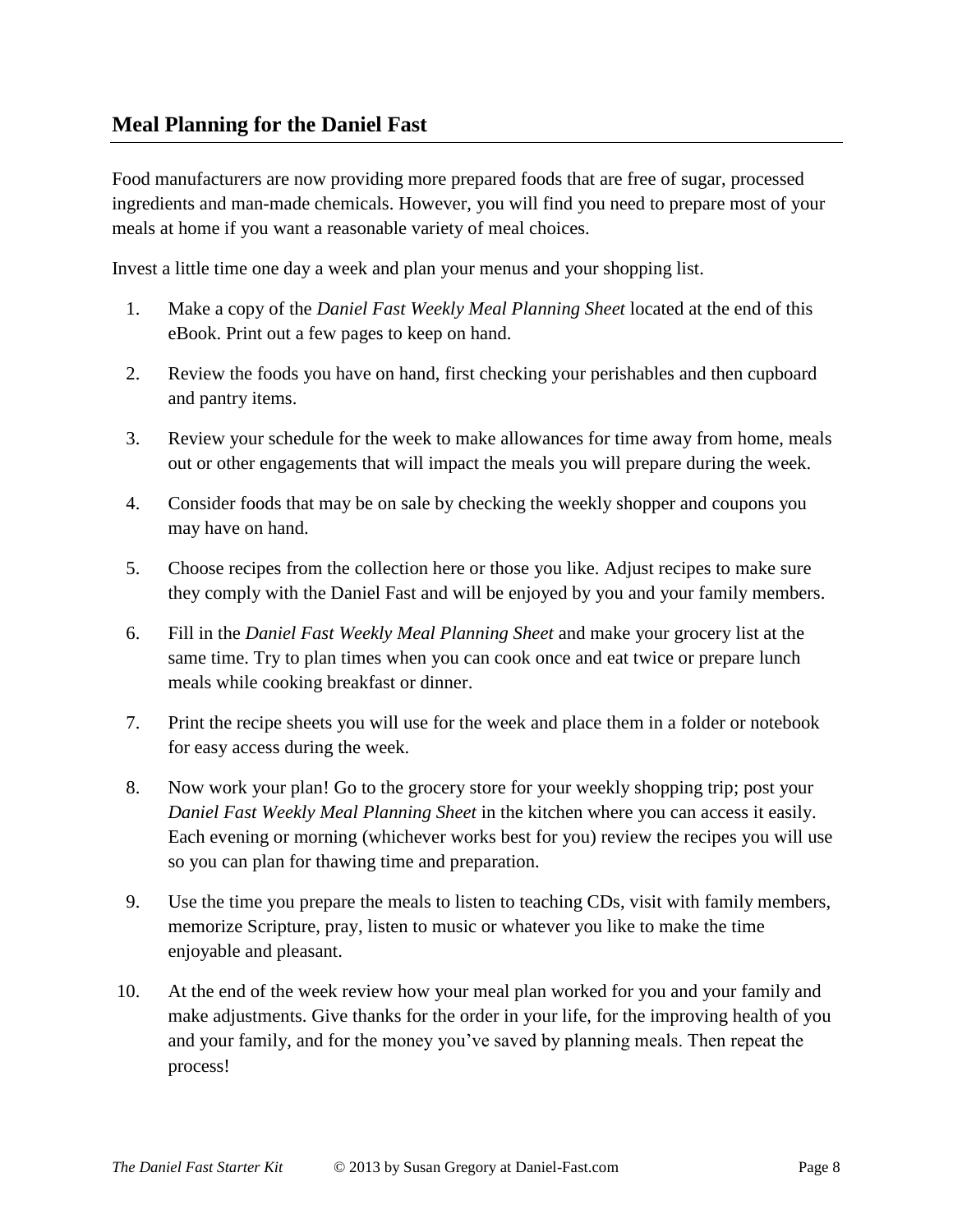## Your Daniel Fast Weekly Meal Planning Sheet

| Monday           | Date: | Saturday                | Date:            |  |
|------------------|-------|-------------------------|------------------|--|
| <b>Breakfast</b> |       | <b>Breakfast</b>        |                  |  |
| Lunch            |       | Lunch                   |                  |  |
| Dinner           |       | Dinner                  |                  |  |
| Side             |       | Side                    |                  |  |
| Side             |       | Side                    |                  |  |
| Side             |       | Side                    |                  |  |
| <b>Tuesday</b>   | Date: | <b>Sunday</b>           | Date:            |  |
| <b>Breakfast</b> |       | <b>Breakfast</b>        |                  |  |
| Lunch            |       | Lunch                   |                  |  |
| Dinner           |       | Dinner                  |                  |  |
| Side             |       | Side                    |                  |  |
| Side             |       | Side                    |                  |  |
| Side             |       | Side                    |                  |  |
| Wednesday        | Date: | <b>Shopping List</b>    |                  |  |
| <b>Breakfast</b> |       | $\mathbf{r}$            | $\Box$           |  |
| Lunch            |       | $\Box$                  | $\Box$           |  |
| Dinner           |       | $\Box$                  | $\Box$           |  |
| Side             |       | $\Box$                  | $\Box$           |  |
| Side             |       | $\Box$                  | $\Box$           |  |
| Side             |       | $\Box$                  | $\Box$           |  |
|                  |       | $\Box$                  | $\Box$           |  |
| <b>Thursday</b>  | Date: | $\Box$<br>$\Box$        | $\Box$<br>$\Box$ |  |
| <b>Breakfast</b> |       | $\Box$                  | $\Box$           |  |
| Lunch            |       | $\Box$                  | $\Box$           |  |
| Dinner           |       | $\overline{\square}$    | $\Box$           |  |
| Side             |       | $\Box$                  | $\Box$           |  |
| Side             |       | П                       | □                |  |
| Side             |       |                         | $\Box$           |  |
| Friday           | Date: | <b>Notes/Reminders:</b> |                  |  |
| <b>Breakfast</b> |       |                         |                  |  |
| Lunch            |       |                         |                  |  |
| Dinner           |       |                         |                  |  |
| Side             |       |                         |                  |  |
| Side             |       |                         |                  |  |
| Side             |       |                         |                  |  |
|                  |       |                         |                  |  |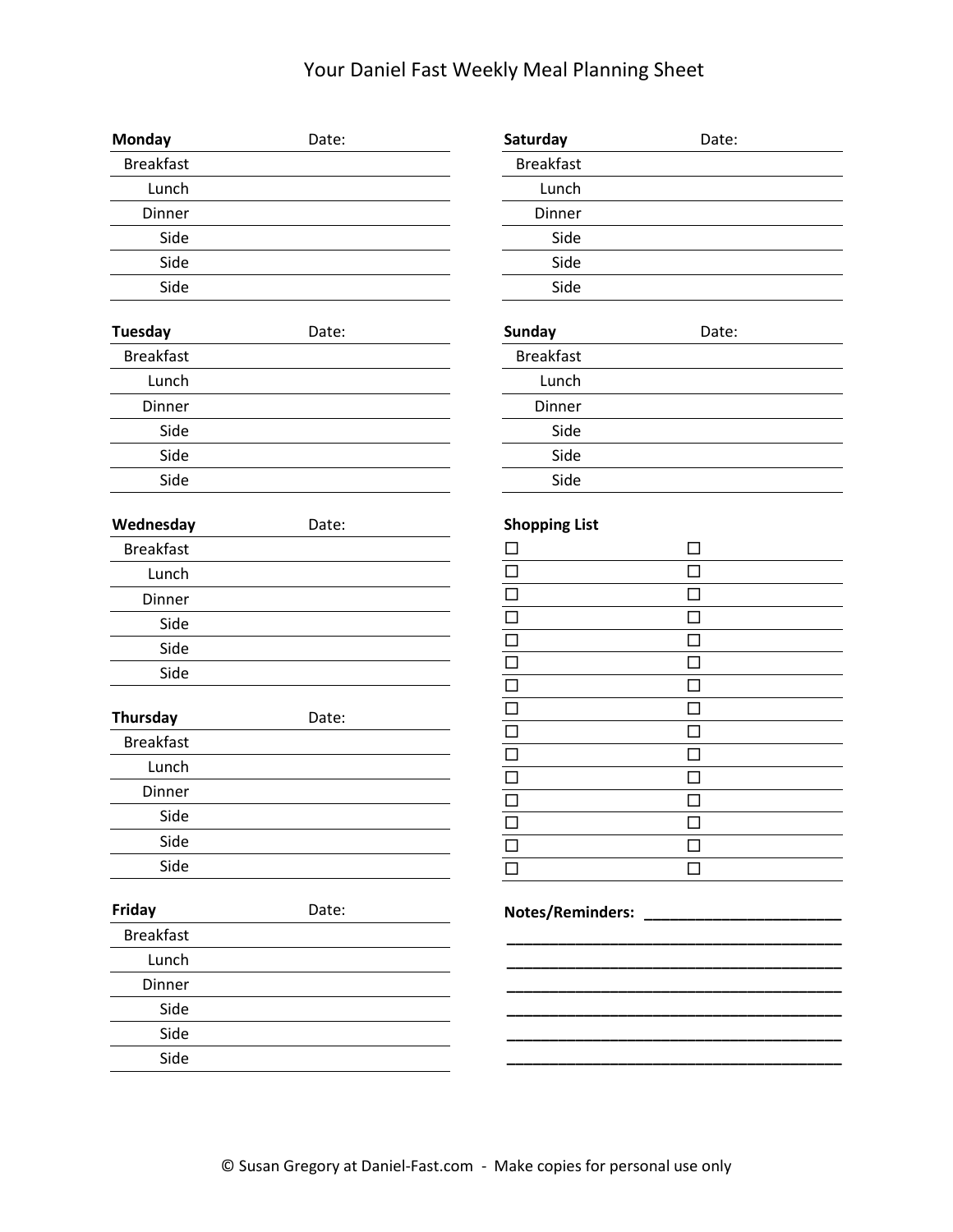## **Sample Daniel Fast Recipes**

You'll want to collect recipes to use on your Daniel Fast. I suggest gathering three for breakfast, three for lunch, three snacks and three dinner menus. Here are a few recipes to get you started. You can also find more recipes at [http://Daniel-Fast.com/store.html](http://daniel-fast.com/store.html)

## **Breakfast:**

#### **Potato and Green Onion Frittata**

This recipe takes some time, but it's a great breakfast meal for weekends on the Daniel Fast. You will need a blender or food processor; plus a baking dish. Preheat the oven to 350°F.

- $\frac{1}{4}$  cup olive oil
- 1 onion, finely chopped
- 4-5 green onions, chopped with the green and white parts separated
- 4 cloves garlic, minced
- 2 medium potatoes, shredded (or 2 cups of frozen shredded potatoes)
- 2 teaspoons salt, divided
- ½ teaspoon pepper, divided
- 2 pounds firm tofu
- 2-3 tablespoons soy sauce, to taste
	- 1. In a large skillet, heat the olive oil over medium heat. Add the onion and the white part of the green onions and sauté for 2 to 3 minutes.
	- 2. Add the garlic and heat for another 30 seconds.
	- 3. Increase the heat to medium-high and add the potatoes, 1 tsp. of the salt, and 1/4 tsp. of the pepper. Cook for 10 to 15 minutes, flipping the potatoes regularly until they are wellbrowned.
	- 4. Blend the remaining salt and pepper, the tofu, and soy sauce in a food processor until they are creamy.
	- 5. Pour creamy mixture and the green part of the green onions over the fried potatoes and mix. Pour this mixture into a large, oiled pie or tart pan.
	- 6. Bake for 30 to 40 minutes or until the center is firm. Allow the frittata to cool for 10 minutes then invert onto a serving plate.

**Yield:** 4 Servings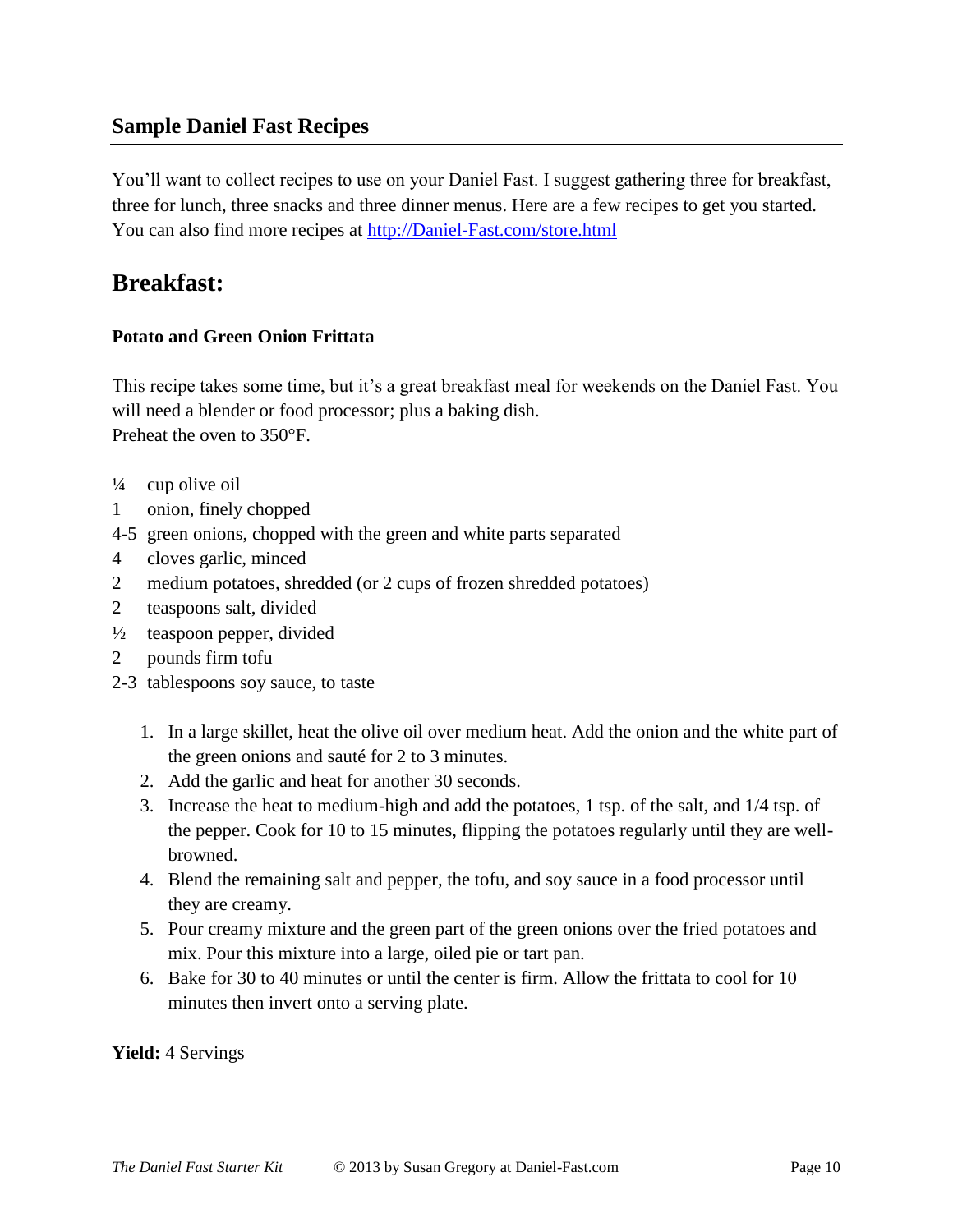## **Lunch:**

#### **Hearty Layered Salad**

- 6 cups mixed salad greens
- 1 (15 ounce) can garbanzo beans or chickpeas, rinsed and drained
- 1 cup sliced fresh mushrooms
- 1 cup cherry tomatoes, halved
- 1 small cucumber, thinly sliced
- 1 cup thinly sliced red onion, separated into rings
- 1 green pepper, diced
- $\frac{1}{2}$  cup chopped walnuts, toasted

#### **Dressing:**

- 1 large ripe avocado, peeled and sliced
- 1 cup silken tofu
- 2 tablespoons lemon juice
- 2 garlic cloves, minced
- $\frac{1}{2}$  teaspoon ground cumin
- $\frac{1}{4}$  teaspoon salt
- ⅛ teaspoon cayenne pepper

In a large glass bowl, layer the first eight ingredients. In a blender, combine the dressing ingredients; cover and process until smooth. Serve with the salad.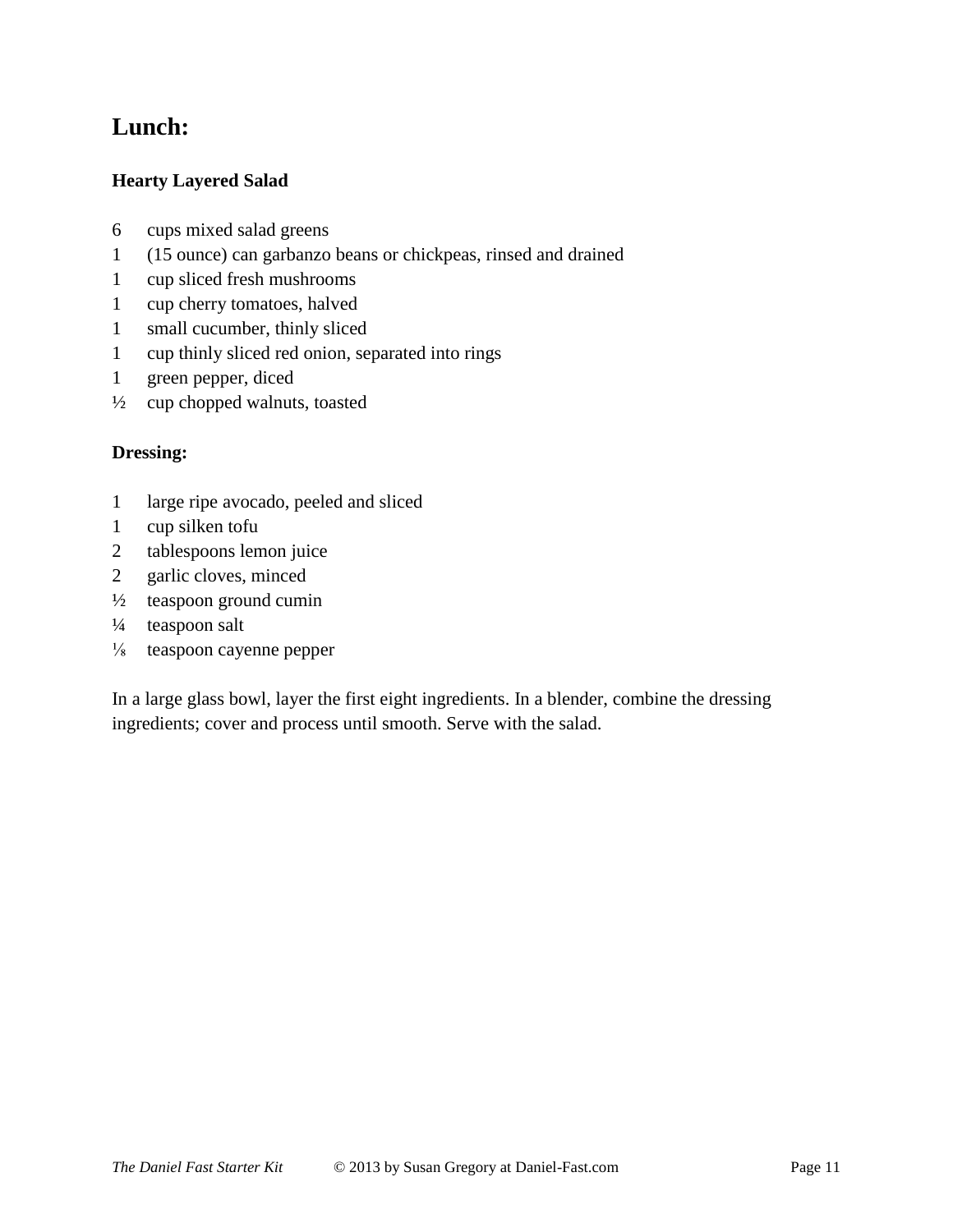## **Snack:**

#### **Fresh Tomato Salsa**

Serve this salsa with veggie burgers or corn chips.

#### Ingredients:

| 5 | scallions, coarsely chopped            | $\frac{1}{2}$ teaspoon salt  |
|---|----------------------------------------|------------------------------|
|   | 6 large plum tomatoes, peeled, seeded, | $\frac{1}{4}$ teaspoon cumin |
|   | chopped                                | $\frac{1}{4}$ oregano        |
|   | 1 tablespoon olive oil                 | 1 pinch cayenne pepper       |

- 1. Mix scallions and tomatoes together with olive oil in medium bowl.
- 2. Mix seasoning together in small bowl and then mix with scallions and onions.
- 3. Chill for up to three hours before serving.

Yield: 1 ½ cups

#### **Homemade Corn Chips**

Families from the Southwest especially miss corn chips during the Daniel Fast. Most found in the grocery stores are deep fried, making them off limits during the Daniel Fast. But here's a recipe for homemade corn chips that you can make and then bake!

Ingredients:

- 1 cup cornmeal
- 1 tablespoon oil
- $\frac{1}{2}$  teaspoon salt
- ¾ cup boiling water (plus enough to make dough proper consistency)
- 1. Mix all ingredients in a large mixing bowl.
- 2. Scoop 1 heaping measuring teaspoonful of mixture and place on a well greased baking sheet. (Use plenty of oil, or they will stick)
- 3. Moisten fingers, pat out very thin or use the bottom of a glass (flour or moisten to keep from sticking).
- 4. Bake in 400 degree oven about 10 minutes.

Yield: About 1 pound of chips.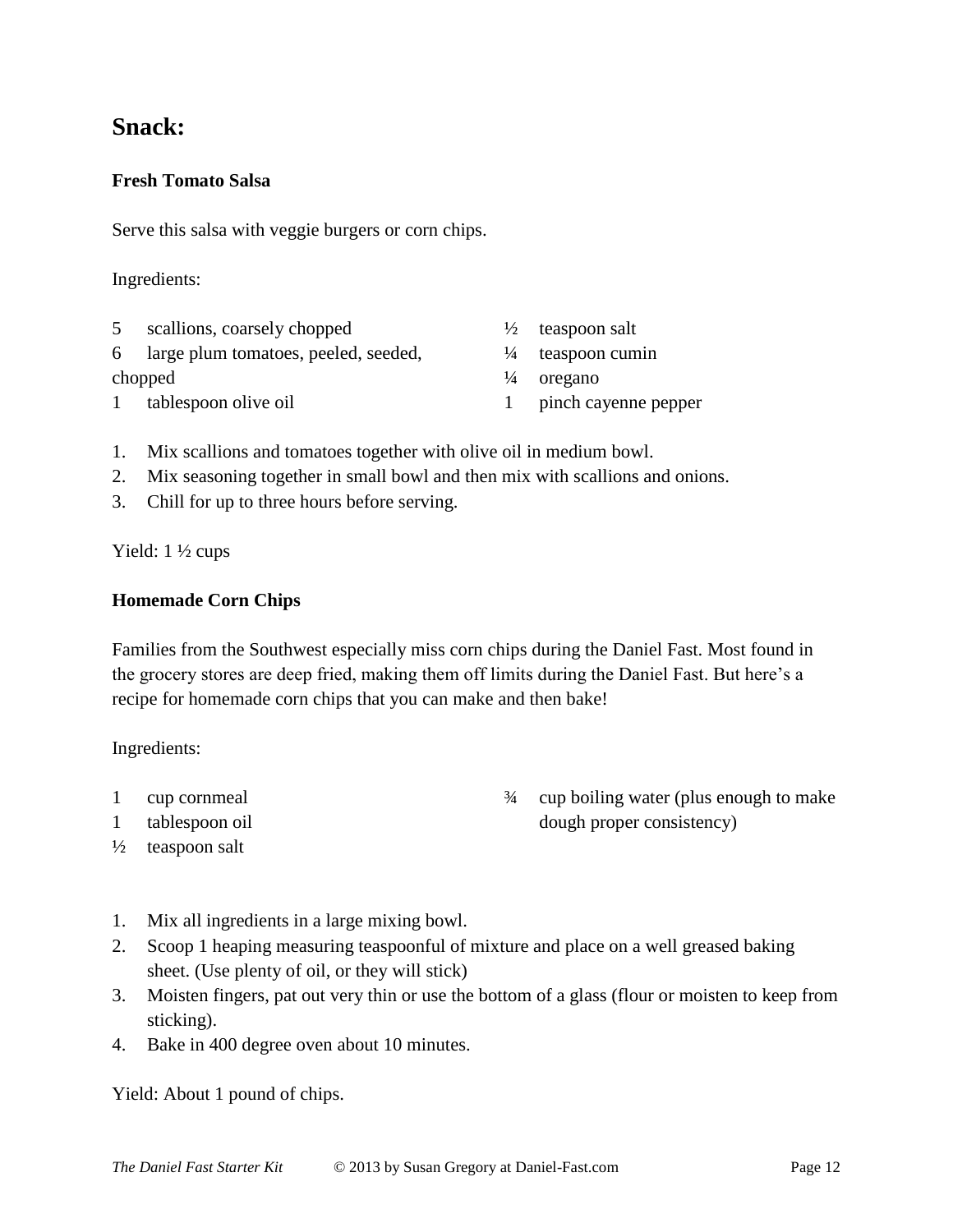## **Dinner:**

#### **Greek Stuffed Green Peppers**

Stuffed peppers can be prepared in various ways and serve as an excellent main course during the Daniel Fast. Full of flavor, nutrition and substance, consider preparing them several times during your fasting period.

#### Ingredients:

- 3 large green peppers
- 3 tablespoons olive oil
- 1 large onion, chopped
- 2 cloves garlic, minced
- 1 medium tomato, peeled, seeded and chopped
- 1 cup brown rice
- 2 ½ cups vegetable broth
- ¾ cups pine nuts
- 1/3 cups currents (can substitute raisins) Salt and pepper to taste
- 3 tablespoons fresh dill, chopped
- 3 tablespoons fresh parsley, chopped
- 1 tablespoon fresh mint, chopped Extra olive virgin oil, to sprinkle Sprigs of dill for garnish
- 1. Halve the pepper (lengthwise), seed and score. Set aside.
- 2. Heat oil in large skillet over medium heat; add onion and garlic and sauté for 2 minutes. Add the rice and cook for 2 more minutes.
- 3. Add the tomato, stock, pine nuts, currents and seasoning. Bring to boil, cove and simmer for 15 minutes. Stir in the fresh herbs.
- 4. While the rice is cooking, blanch the green peppers halves in boiling water for about 3 minutes. Remove from water and drain upside down. When the rice mixture is cooked, scoop the rice filling into all six green pepper halves.
- 5. Preheat oven to 375°. Place stuffed green pepper halves in lightly oiled baking dish. Drizzle a small amount of olive oil over each pepper. Bake for 25-30 minutes. Serve hot!

Yield: Six servings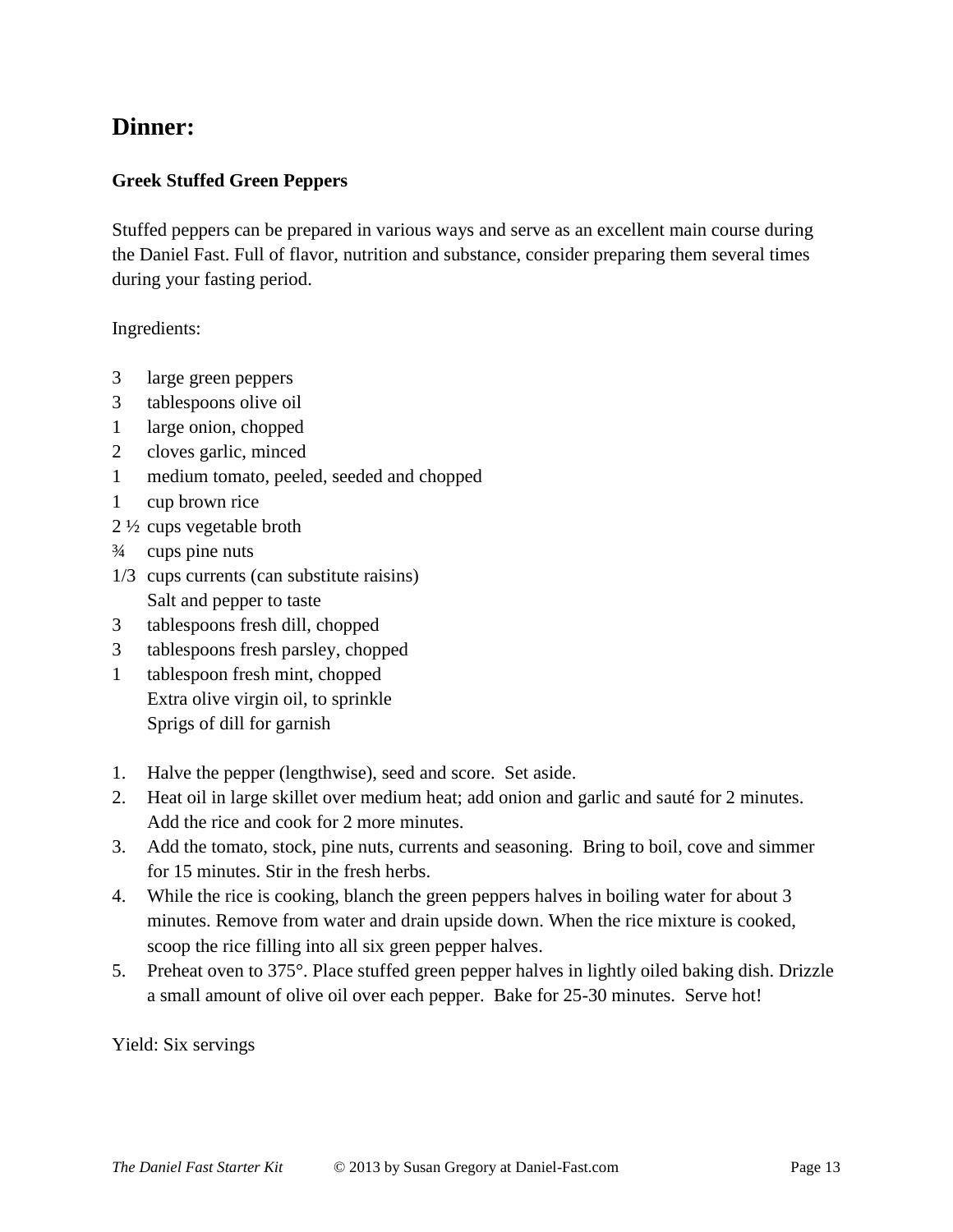- 1. **Pray** before you fast, seek the Lord through prayer and ask Him to show you the purpose for your fast. Dedicate this time to Him and invite Him to lead and direct you during your fast.
- 2. **Plan** you will want to select your start date, establish the purpose for your fast and clear your calendar of as many obligations as possible.
- 3. **Prepare** taper off caffeine, sugar and processed foods to avoid withdrawals when you begin your fast. Gather study materials, create a daily schedule, collect recipes and plan one week's menus before you begin your fast.
- 4. **Participate** this is where it all begins . . . you participate in the fast. Examine yourself as you fast and use this valuable experience as a time of learning and growth.
- 5. **Praise and Process** You will gain valuable lessons on the fast that you will want to carry forward into your everyday life. Thank God for the good things you've received during your fast and evaluate your experience so you can grow from this amazing experience.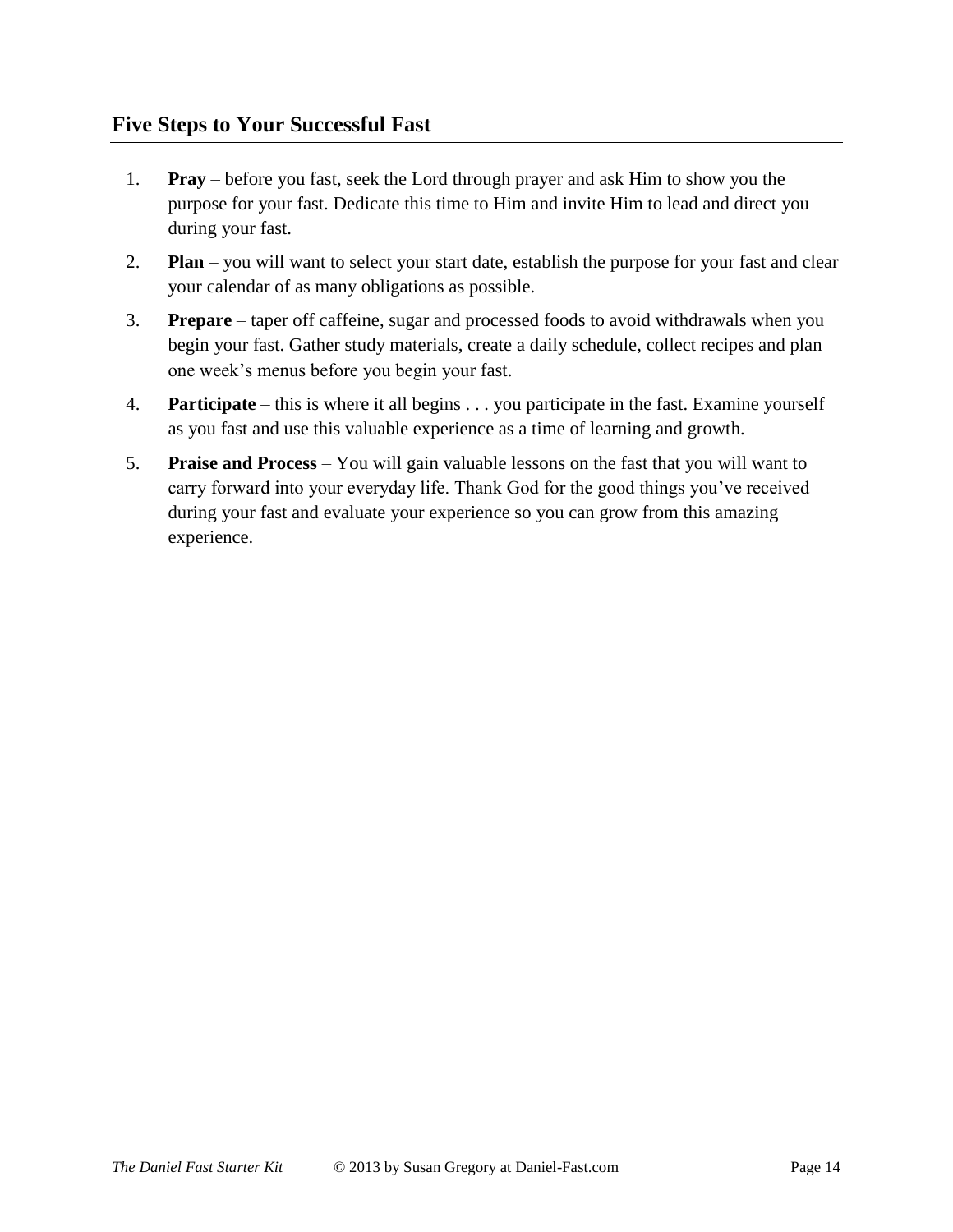### **Set Yourself up for Success**

I hear from tens of thousands of men and women from all over the world. The saddest messages come from those who start the Daniel Fast, but find the experience too challenging and they quit. They feel guilty and broken and feel like they have failed. The number one reason for their fall is that they didn't prepare for the fast . . . which is a life-lesson in itself!

Set yourself up for success and prepare for the Daniel Fast. I strongly encourage you to get a copy of the [Daniel Fast book](http://www.amazon.com/dp/1414334133/?tag=lacatt-20) and to also visit our blog, website and Facebook page. You will



soon see that you are in the company of thousands who also are seeking a deeper relationship with God through the discipline of prayer and fasting.

The book will tell you all you need to know about preparing your body and experiencing a success Daniel Fast. Here is the table of contents:

Before You Begin

Introduction

#### **PART 1**

Chapter 1: Who Is the Daniel Fast Blogger?

Chapter 2: Dusting Off an Ancient Spiritual Discipline

Chapter 3: Daniel—Determined to Live for God in Enemy Territory

Chapter 4: The Daniel Fast for Body, Soul, and Spirit

Chapter 5: Five Steps for a Successful Daniel Fast

#### **PART 2**

The Daniel Fast Food List

Daniel Fast Recipes (more than enough for a 21-day Daniel Fast)

Daniel Fast Menus

Twenty-One-Day Daniel Fast Devotional

Frequently Asked Questions

Acknowledgments

**Notes** 

About the Author